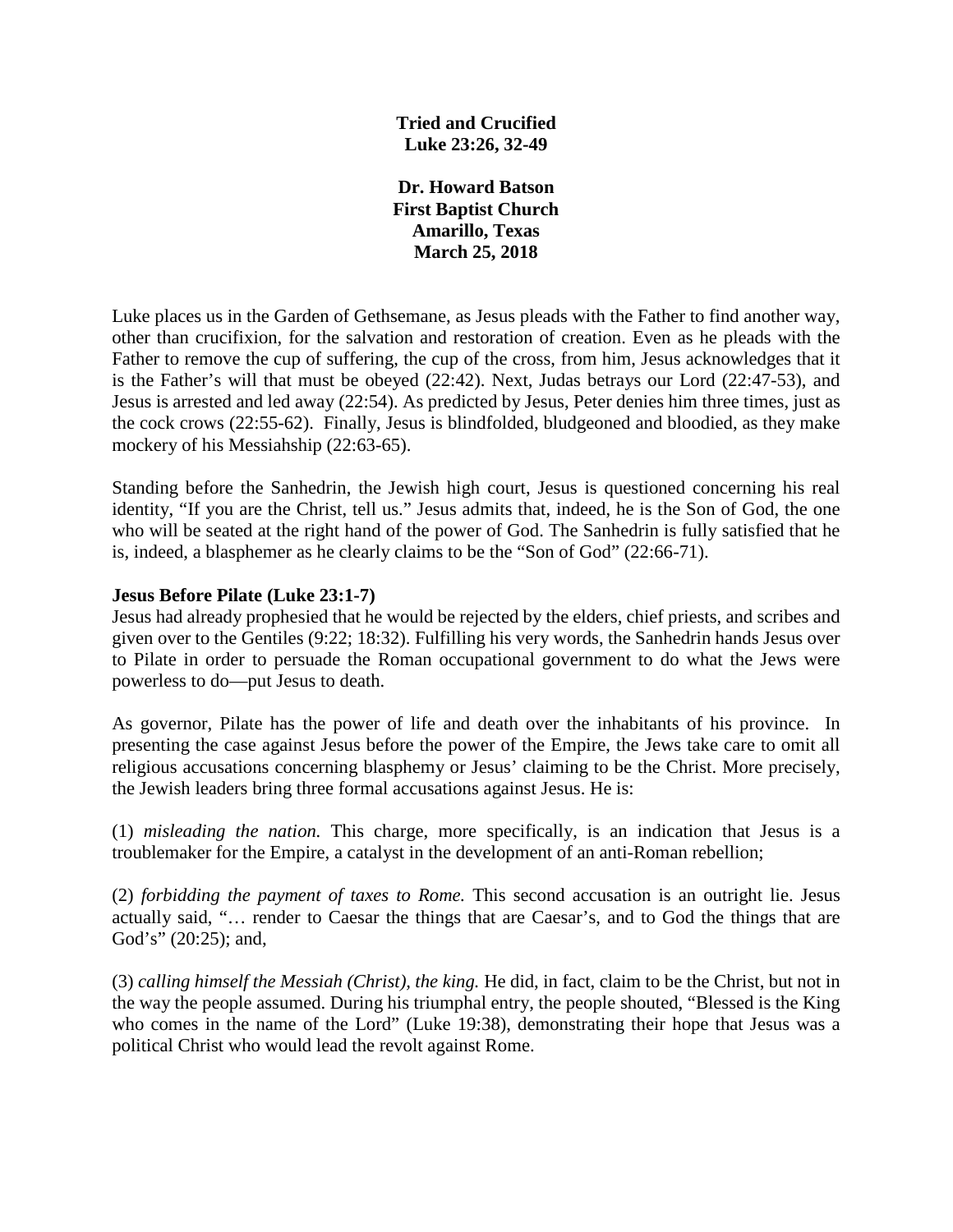With Jesus standing before him, and having heard the three accusations against the less-thanthreatening prisoner, Pilate asks, in a straightforward way, "Are You the King of the Jews?" Jesus' reply can be translated, "It is as you say." The parallel text in the Gospel of John clarifies Jesus' response to the Roman governor, "You say correctly that I am a king. For this I have been born, and for this I have come into the world, to bear witness to the truth. Everyone who is of the truth hears My voice" (John 18:37). Jesus makes clear that he is a king, but that his kingdom is not of this world (John 18:28-37).

Pilate's quick declaration that there were no grounds for charging Jesus makes clear that, for anyone with a sense of justice, Jesus was completely innocent. The Jewish leaders, however, "play" Pilate. They realized that the governor's number one task is to prevent revolution in a place that is, clearly, a political hotbed. They, therefore, redoubled their efforts by asserting that Jesus "stirs up the people" (23:5). In actuality, the people that are stirred are the privileged Jewish leaders who want to lose neither status nor control as Jesus confronts them with the real reign of God.

Knowing that Jesus was a Galilean, and hearing that Herod was in the area of Jerusalem, Pilate "passes the buck," hoping that Herod Antipas can lend a hand by examining this innocent man  $(23:6-7)$ .

# **Jesus Before Herod (Luke 23:8-12)**

Herod is more than happy to meet Jesus, for he previously sought to see him (9:9), and it had been reported that he even wanted to kill Jesus (13:31-33). This account of Jesus appearing before Herod Antipas is unique to Luke alone. While Herod is really hoping to see a sign, a miracle, Jesus refuses to perform on command. In fact, as Herod interrogates Jesus at length, Luke reminds us that Jesus "answered him nothing" (23:9).

I have always found verse 9 quite perplexing. Why does Herod continue to question Jesus "at some length" if Jesus refuses to answer? Why would you ask the tenth question if the accused, Jesus, had not feared you enough to answer the first? Clearly, through the silence of Jesus, Luke is making clear that Jesus—not Herod nor Pilate—has control of the "court."

Since Jesus refuses to entertain Herod or even respect him enough to reply, Herod makes mockery of this would-be Messiah, dressing him in a "gorgeous robe" and sending him back to Pilate. With the placement of the splendid robe, Herod shows the contradiction: though seemingly clothed in power, Jesus is powerless. All the while, the Jewish leaders continue to accuse Jesus, refusing to let him slip through the cracks as he is transported between Roman authorities (23:11).

Have you ever noticed the oddity of verse 12? "Now Herod and Pilate became friends with one another that very day; for before they had been enemies with each other." As Professor Fred Craddock declares, "What a basis for friendship"—both making mockery of our Lord. (See also Acts 4:25-28.)

### **Pilate Before the People (Luke 23:13-26)**

Luke makes clear that Jesus has been both questioned and examined, only to find that neither Pilate nor Herod have found any reason to consider Jesus worthy of the death penalty (23:13-15). Pilate, therefore, intends to punish Jesus and simply release him (23:16).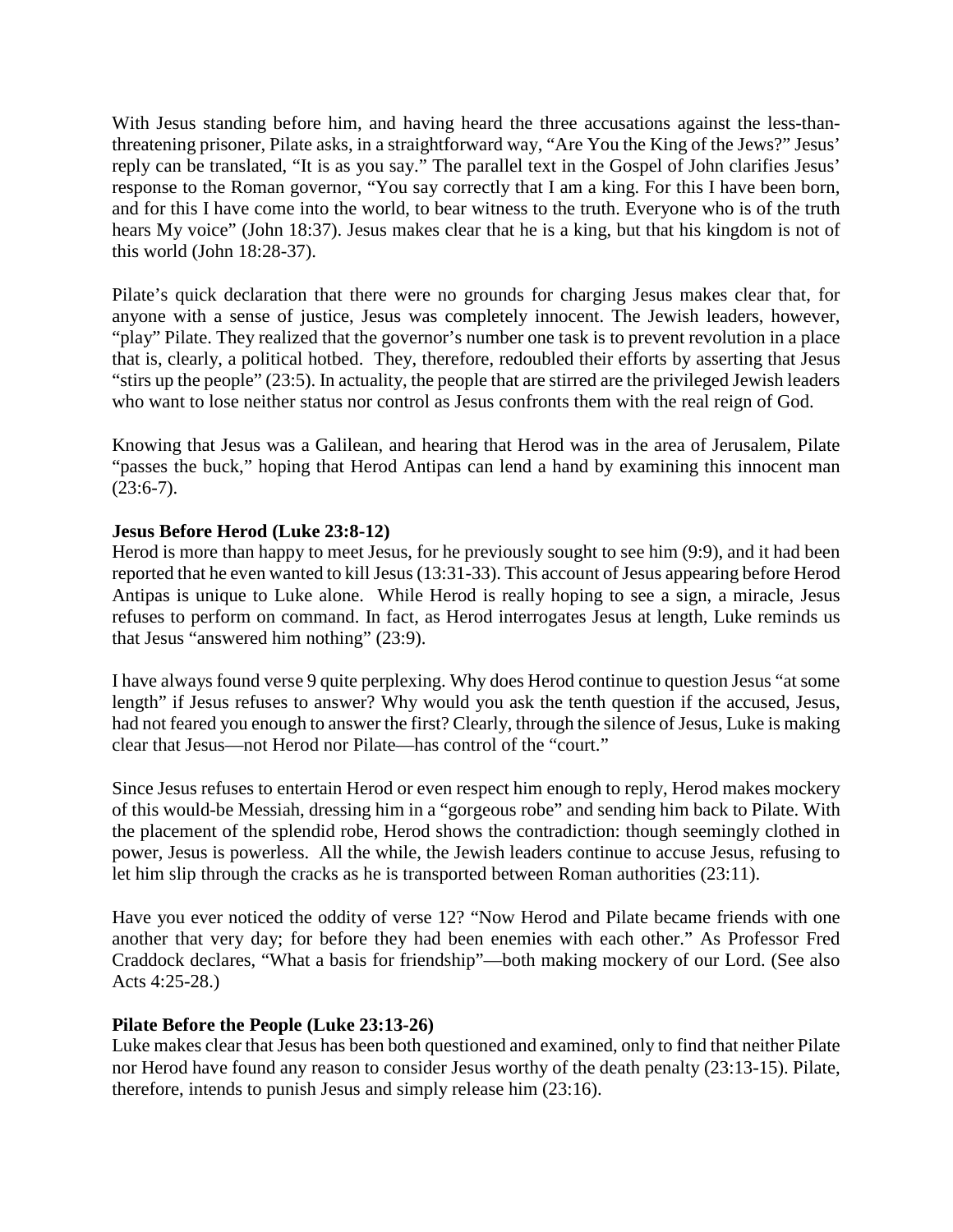Verse 17 describes the practice by which the Jews were allowed to welcome one prisoner back to freedom, a prisoner of their choice. Rather than releasing Jesus, an innocent man, the Jews choose a real insurrectionist, a real rebel, for release (23:17-19). Do you see the irony of their choice? In a complete act of hypocrisy, the Jews demand that a rebel, one guilty of the very crimes of which they had falsely accused Jesus, find freedom, while Jesus, who both rejected violence and posed no threat to Rome, would be led to the cross by their "cat-calls." Pilate is now powerless before the will of the people if he wants to maintain an orderly kingdom. Garland describes the essence of the situation when he writes, "… Pilate will sentence to death a man he declares to be innocent and release a man declared to be a rebel and murderer for no apparent reason other than to appease a rabid crowd." Pilate, therefore, appears to be nothing more than a pawn in the hands of those he is supposed to rule; justice breaks down.

In the midst of the crowd's clamor for Jesus' crucifixion, we cannot miss that God himself is still in control. On one level, the cross seems to be the result of a riotous mob. On another level, however, the reader understands that life will come through death, and glory through suffering. In Acts 2:23, Luke states plainly, "This Man was delivered over to you by God's deliberate plan and foreknowledge; and you, with the help of wicked men, put Him to death, nailing Him to the cross."

## **Jesus on the Cross (Luke 23:32-38)**

While we live in a culture that demands both gory details and a "play-by-play" of pain, the Gospel writers used the greatest brevity in describing Jesus' sufferings. The brevity in their treatment of his agony should serve as a warning to all of us that we must not create a melodrama around Jesus' sufferings in order to satisfy the bloodthirsty longings of a curious crowd.

During the crucifixion, we observe:

(1) Jesus was crucified between two criminals (23:33).

(2) Jesus calls for the Father to forgive those who wronged him, for they do so in ignorance. The normal cry of one being crucified is for vengeance against his executioners (see Psalm 69:22-28). Praying that his persecutors be forgiven, however, Jesus is actually modeling what he taught his disciples to do—to love their enemies and pray for those who abuse them (Luke 6:27-28; see also 11:4).

(3) They cast lots to divide up Jesus' clothing. To increase the embarrassment of the condemned, the victim was stripped of clothing. Fulfilling ancient scripture (Psalm 22:18), the executioners "pitched pennies" for ownership of his garments—a bonus for a hard day's work.

(4) Jesus was abused by a full cast of characters. The bystanders looked on, and the rulers sneered, declaring that though he could save others, he did not seem able to save himself. The soldiers offered sour wine in order to moisten his lips and prolong the agony (23:36). And even one of the criminals crucified beside him joined in the humiliation of Jesus by declaring, "If You really were the Christ, you would save both Yourself and us" (23:37).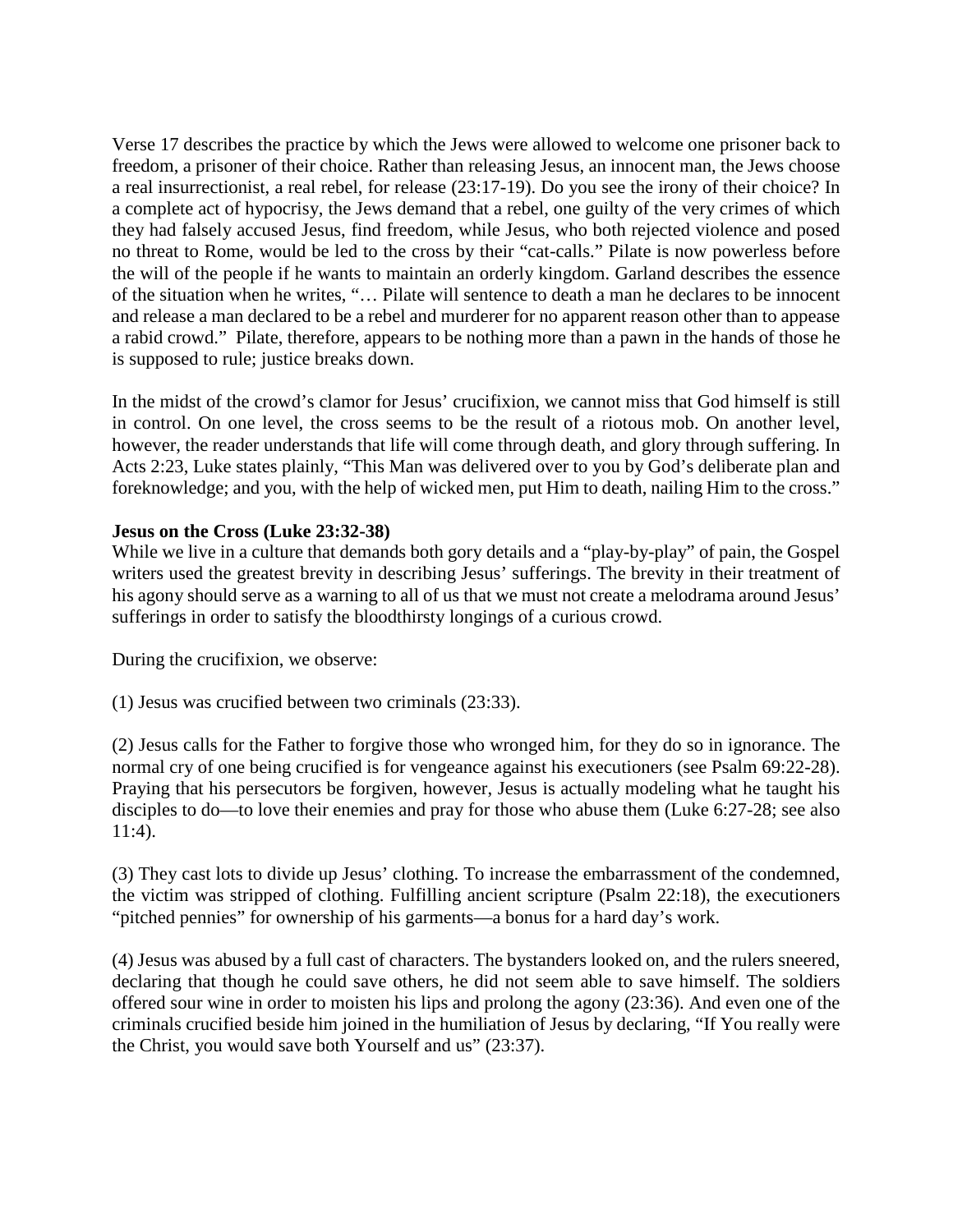(5) One of the thieves repents and is promised Paradise. The "honest criminal" confesses that he and his comrade are receiving justice, for they are guilty as accused. Jesus, however, is recognized by this thief as both innocent and possessing kingly power (23:40-42). The thief, moreover, actually calls Jesus by name (a rare instance when he is simply called "Jesus" in Luke), not the usual "Lord" or "Sir." He requests that Jesus remember him when he comes into his kingdom. He is not seeking an earthly release, but, rather, an eternal domain.

What could have possibly led this criminal who was being crucified to conclude that this rabbi being crucified beside him would have the power to save him for all eternity? Perhaps it was Jesus' prayer of forgiveness for those who were crucifying him. With full confidence, Jesus promises the kind thief that "today you will be in Paradise." The word for Paradise was used for gardens or "pleasure parks" that only a king would possess (2 Chronicles 33:20; Nehemiah 2:8; Ecclesiastes 2:5). The word is also used for the perfect garden where Adam and Eve lived in God's bounty before the entrance of sin (Genesis 2:8-10). Luke is making clear that through the crucifixion, Jesus is opening the gates to Paradise (see Revelation 2:7). David Garland comments, "Jesus is the first to enter Paradise and makes it accessible to sinners."

## **The Cosmos Before God (Luke 23:44-49)**

Herod was certainly disappointed that he did not receive a sign during his inquisition of Jesus. If he had stayed around to behold the crucifixion, however, he would have found the cosmos itself declaring the agony of the death of its creator. Darkness covers the whole land (23:44). This darkness, moreover, happens from noon until three, the brightest time of day. As Jesus declares the committal of his spirit into the hands of the Father, moreover, the curtain that separated the holy place from the most holy place is ripped in two. Even as the Holy of Holies is made accessible with the opening of the curtain, we are to understand that salvation, likewise, has been made available through the death of the Son of God. God is now accessible to all who will call upon his name in repentance.

### **The Centurion Before Jesus (Luke 23:47-49)**

Luke records three different reactions to Jesus' death from various viewpoints. The first reaction comes from the centurion who sees the cosmic protest in the darkness of noonday and declares Jesus to be "righteous." Interestingly, in Luke's second volume, the "righteous one" becomes an identifier of Jesus as the Messiah (Acts 3:14-15; 7:52; 22:14).

The second reaction to be recorded is that of the crowd who "returned, beating their breasts" (23:48). The term "beating their breasts" is interpreted as a sign of repentance, an admission that they had called for the crucifixion of an innocent man. The crowd laments.

The third reaction concerns those who "knew him" (23:49). This is probably a reference to both relatives and friends of Jesus who come from Galilee. Perhaps they stood at a distance out of reverence for Jesus, or they wanted to avoid the mockers and spectators. Perhaps, they serve to confirm Psalm 38:11, where we read, "My friends and companions avoid me because of my wounds; my neighbors stay far away."